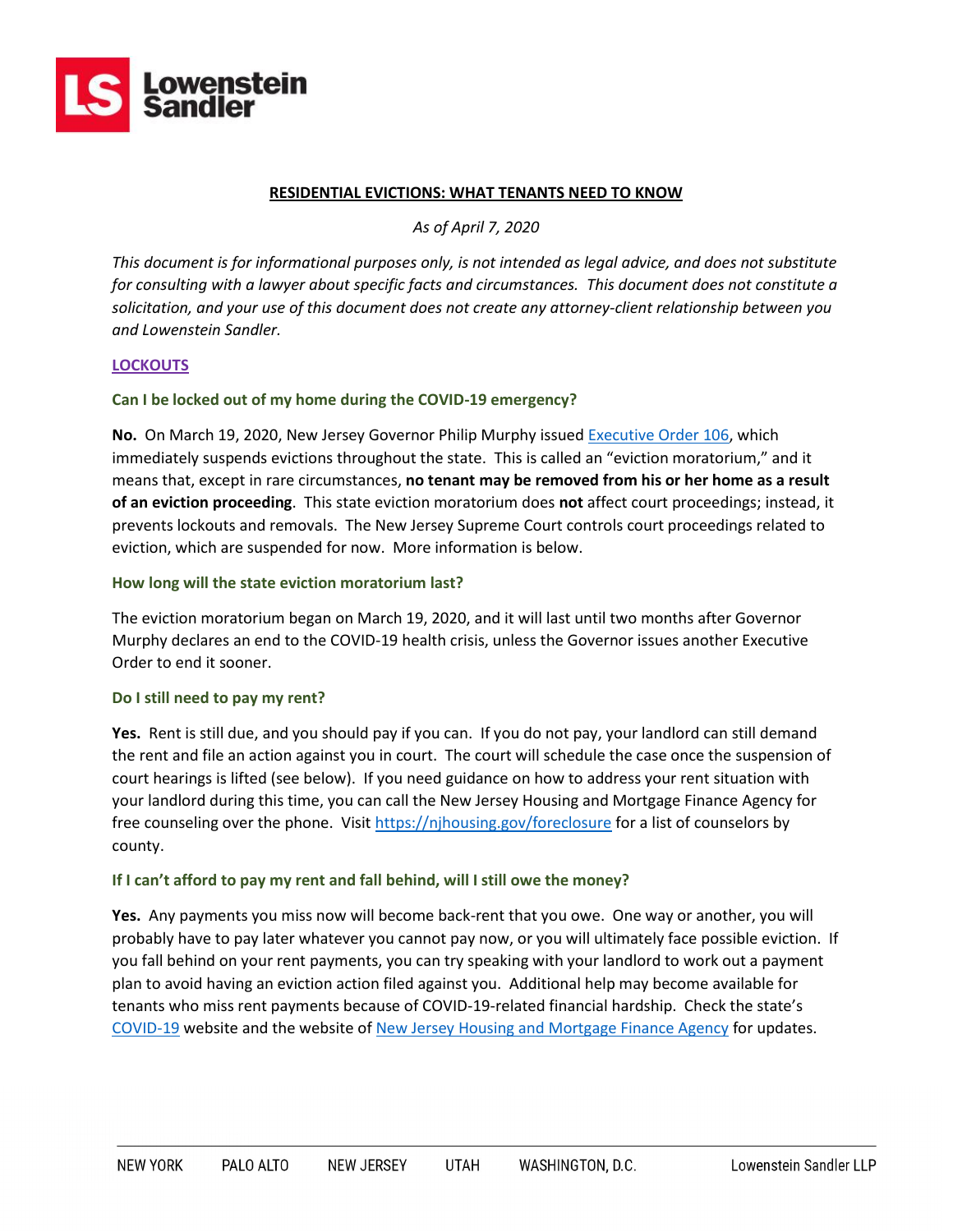# **What if I live in a hotel/motel? Can I be evicted while the Executive Order is in place?**

**Maybe.** [Executive Order 106](https://nj.gov/infobank/eo/056murphy/pdf/EO-106.pdf) excludes hotels, motels, and guest houses rented to a "transient guest or seasonal tenant." A later order, issued by the State Director of Emergency Management on April 4, helps to define "transient guest[s] or seasonal tenant[s]." The [April 4](https://d31hzlhk6di2h5.cloudfront.net/20200404/76/54/49/6d/782ba5a402ce762190ffdf92/AO_2020-8.pdf)th order says people are **not** transient or seasonal if they are staying in hotels or motels: (1) under state initiatives aimed at getting people out of group shelters; (2) with support from a governmental housing assistance program; or (3) because they are healthcare workers and need a temporary place to stay. It is possible that individuals in those categories are protected from eviction, but the orders are not entirely clear. Contact a legal services organization such as [Legal Services of New Jersey,](https://www.lsnj.org/) [Volunteer Lawyers for Justice](http://www.vljnj.org/) – New Jersey, [Community Health Law](http://www.chlp.org/) Project, [Essex County Legal Aid Association,](https://eclaanj.org/) or [City of Newark Office of Tenant](https://www.newarknj.gov/news/free-legal-help-for-low-income-at-risk-tenants-facing-eviction-now-in-operation-and-taking-applications)  [Services](https://www.newarknj.gov/news/free-legal-help-for-low-income-at-risk-tenants-facing-eviction-now-in-operation-and-taking-applications) to discuss your individual circumstances.

# **What if a lockout notice or warrant of removal has already been issued?**

The moratorium applies to all pre-existing orders for removal. Any previously issued order for removal is suspended, and you cannot be removed from your home during the moratorium.

# **What if my landlord locks me out illegally?**

It is a crime for your landlord to lock you out. Under New Jersey law, only the courts can order evictions, and only government officials can remove you from your home. If your landlord locks you out, call the local police right away.

# **What happens when the state eviction moratorium ends?**

Unless he lifts it sooner, the moratorium will end two months after Governor Murphy declares that the emergency is over. Local officials will then resume removing tenants who are subject to final court orders of eviction. (Renters who live in homes where the owner has a federally backed mortgage or who live in public or subsidized housing may be entitled to protection for a longer period. See below.)

## **COURT HEARINGS**

## **What about court? Can my landlord still take me to court for not paying my rent?**

**Not right now.** On March 27, the New Jersey Supreme Court ordered tha[t landlord-tenant court be](https://www.njcourts.gov/notices/2020/n200327a.pdf)  [suspended until April 26.](https://www.njcourts.gov/notices/2020/n200327a.pdf) This means there will be no eviction hearings anywhere in the state until April 26 at the earliest, and the Supreme Court may announce further postponements. Check the [New Jersey](https://njcourts.gov/public/covid19.html)  [Courts website](https://njcourts.gov/public/covid19.html) for updates.

## **Does federal law prevent my landlord from filing an eviction case against me?**

**Maybe.** Under the recently adopted federa[l CARES Act,](https://www.congress.gov/116/bills/hr748/BILLS-116hr748eas.pdf) if the landlord has a federally backed mortgage, the landlord may not file an eviction action against you for nonpayment of rent, or charge you fees (such as late fees or attorney's fees) related to your nonpayment of rent, for 120 days from March 27, 2020 (or through July 25, 2020). After July 25, a landlord with a federally backed mortgage must give you 30 days' notice before filing an eviction action.

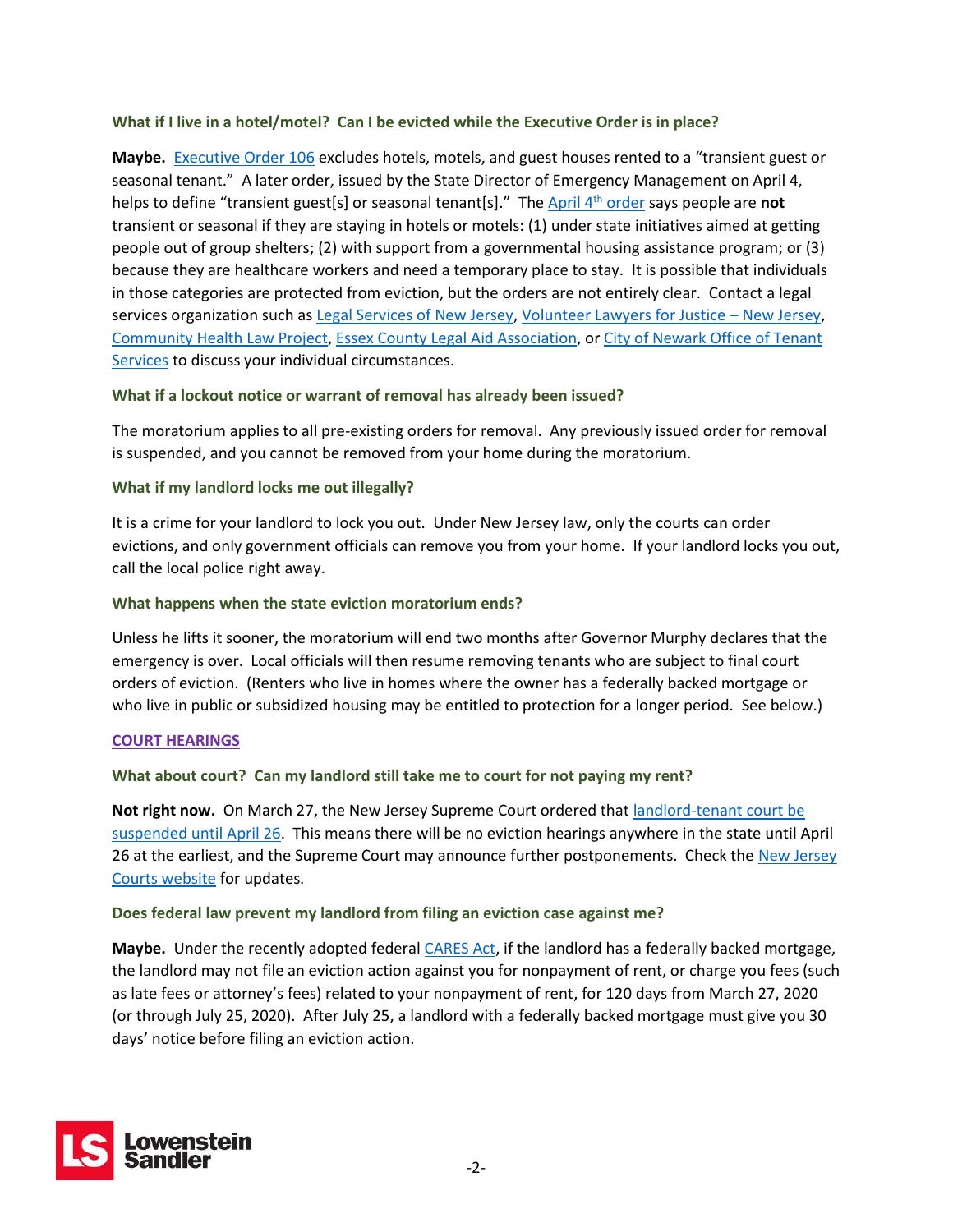As explained below under "Subsidized Tenants," the 120-day federal eviction ban also extends to tenants living in public housing and participating in various other subsidized housing programs.

Additional protection may apply if the building where you live has five or more units and the owner got permission to delay payments on a federally backed mortgage loan. In that case, the owner may not file an eviction action against you for nonpayment of rent, or charge you fees related to nonpayment of rent, during the period when the owner is not making mortgage payments. When this period ends, the owner must give you 30 days' notice before filing an eviction action against you.

**You must still pay rent**, and you will owe later what you don't pay now. Like the state orders, the federal law protects you from being removed from your home during the emergency, but you still owe the rent.

# **What should I do if I receive court papers?**

Find assistance from a legal services organization. For example: [Legal Services of New Jersey,](https://www.lsnj.org/) [Volunteer](http://www.vljnj.org/)  [Lawyers for Justice --](http://www.vljnj.org/) New Jersey, [Community Health Law Project,](http://www.chlp.org/) [Essex County Legal Aid Association,](https://eclaanj.org/) and [City of Newark Office of Tenant Services.](https://www.newarknj.gov/news/free-legal-help-for-low-income-at-risk-tenants-facing-eviction-now-in-operation-and-taking-applications)

# **What if my landlord has already started an eviction proceeding against me in housing court and I have an upcoming court date?**

If your court date is scheduled during the suspension, the court will mail you a notice with your new court date. While landlord-tenant court is suspended, you should not go to court, no cases will move forward, and you will not be penalized for not going to court.

## **Can I still get emergency repairs in my apartment?**

You always have a right to [safe and decent housing.](https://www.lsnjlaw.org/Housing/Landlord-Tenant/Repairs-Habitability/Pages/Safe-Decent-Housing.aspx) If you have concerns about issues such as inadequate heat, exposure to lead, infestations, leaks, crumbling walls and ceilings, or other hazardous conditions, you should ask your landlord in writing to make repairs (keep a copy). If repairs are not made quickly, you can call 2-1-1, contact the state [Bureau of Housing Inspection,](https://www.nj.gov/dca/divisions/codes/offices/housinginspection.html) or call your municipality to report the problem. Or, if you can manage the repairs on your own, you can make them or pay someone to make them. You can then withhold the money you spent on repairs from your rent (save all receipts for the repairs!). Due to closures, enforcement agencies may be working with limited staff and it may take longer to get repairs or inspections.

## **What if I already have a court date scheduled for a hearing about emergency repairs?**

All landlord/tenant court proceedings, including those for emergency repairs, have been suspended for the time being. You can find updates on the dates of the suspensions at the [New Jersey Courts website.](https://njcourts.gov/public/covid19.html) You should not go to housing court during the suspension. Instead, you should wait for notice of a rescheduled court date.

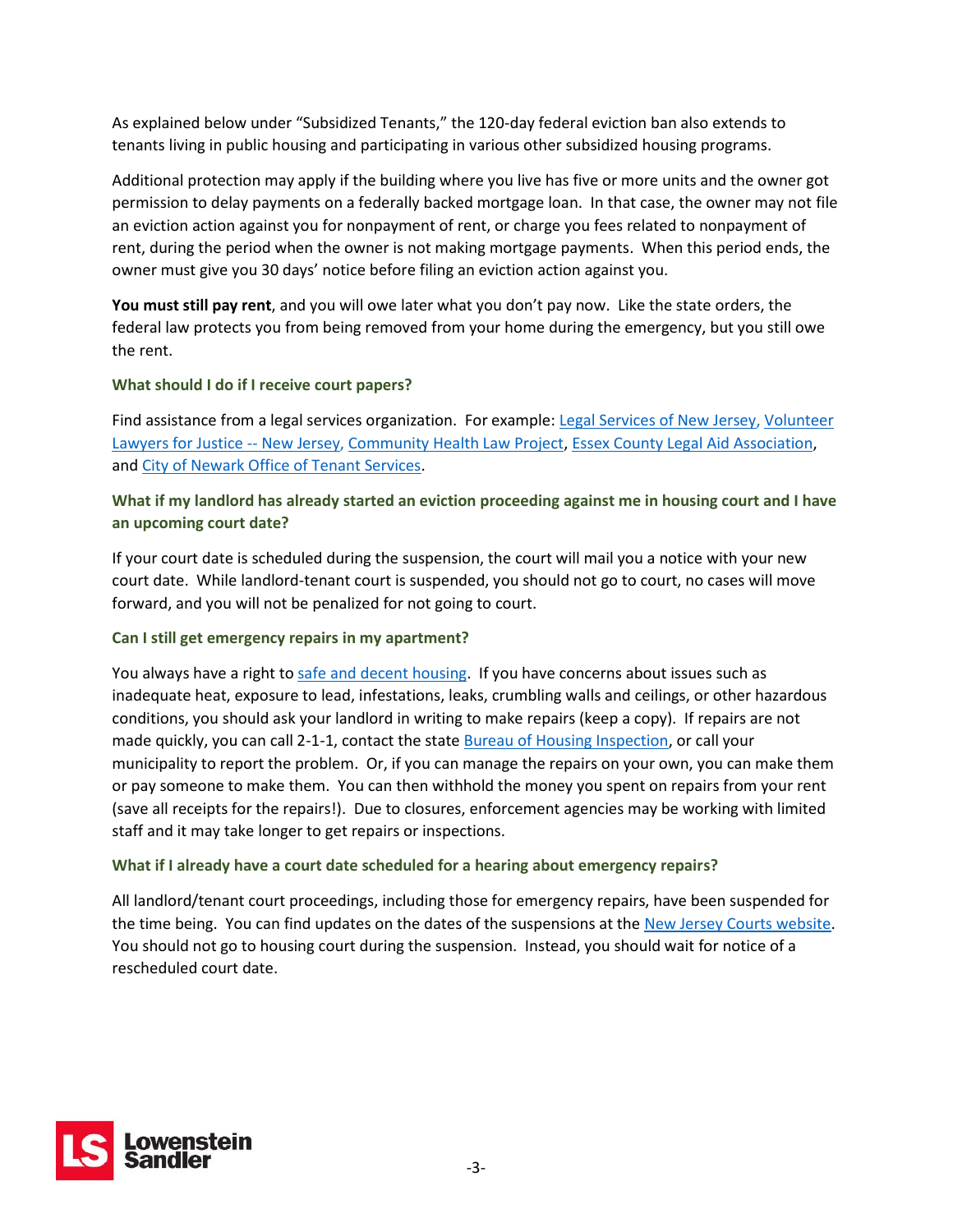# **SUBSIDIZED TENANTS**

# **Can my landlord file an eviction action against me if I live in public housing or have a Section 8 Voucher?**

**No.** The federa[l CARES Act](https://www.congress.gov/116/bills/hr748/BILLS-116hr748eas.pdf) prevents landlords from filing eviction actions for nonpayment of rent for 120 days from March 27, 2020 (or through July 25, 2020) against tenants who:

- live in public housing,
- have a Section 8 Housing Choice voucher,
- live in Section 8 project-based housing, or
- live in other types of federally funded housing, including, among others, certain housing programs for seniors, people with disabilities, people with HIV/AIDS, and people at risk of homelessness.

During this period, the landlord also cannot charge fees (such as late fees or attorney's fees) associated with nonpayment of rent, and the landlord must give tenants 30 days' notice after July 25 before filing eviction actions.

# **Is the Department of Community Affairs still open for business?**

Yes. The Department of Community Affairs (DCA[\) housing assistance programs](https://nj.gov/dca/divisions/dhcr/covid19housingassistance.html) continue to operate and do all their basic work, including paying rents to landlords and setting the amount of rent subsidized tenants must pay. DCA encourages subsidized tenants to use the online portal at [assistancecheck.com](https://www.assistancecheck.com/) to submit documents, or to send documents through the mail (keep copies!). Subsidized tenants who have questions can contact the field offices or use the main customer service line: 609-292-4080 or [customer.service@dca.nj.gov.](mailto:customer.service@dca.nj.gov) [DCA has announced](https://nj.gov/governor/news/news/562020/approved/20200319c.shtml) that it has taken a number of actions to meet the ongoing needs of its clients and to curb evictions and homelessness during the state of emergency. For example, DCA has suspended termination of subsidies in the Section 8 Housing Choice Voucher and State Rental Assistance Programs, unless the tenant has engaged in violence or threats against others. DCA is also accepting through its online portal interim income re-certifications for tenants who have lost income because of the pandemic.

## **Is the Newark Housing Authority allowed to evict me now?**

**No**. As noted above, the federal [CARES Act](https://www.congress.gov/116/bills/hr748/BILLS-116hr748eas.pdf) prevents public housing authorities from filing eviction actions for nonpayment of rent against public housing tenants for a period of 120 days from March 27 (or through July 25, 2020). If the [Newark Housing Authority](http://www.newarkha.org/) manages your rental subsidy, you are also covered by city-level anti-eviction protections. On March 15, Newark's Mayor Baraka announced a [60](https://www.facebook.com/RasJBaraka/photos/a.319302828206793/1842820932521634/?type=3&theater) [day moratorium](https://www.facebook.com/RasJBaraka/photos/a.319302828206793/1842820932521634/?type=3&theater) on residential evictions for Newark residents who cannot afford to pay their rent due to the financial impact of COVID-19.